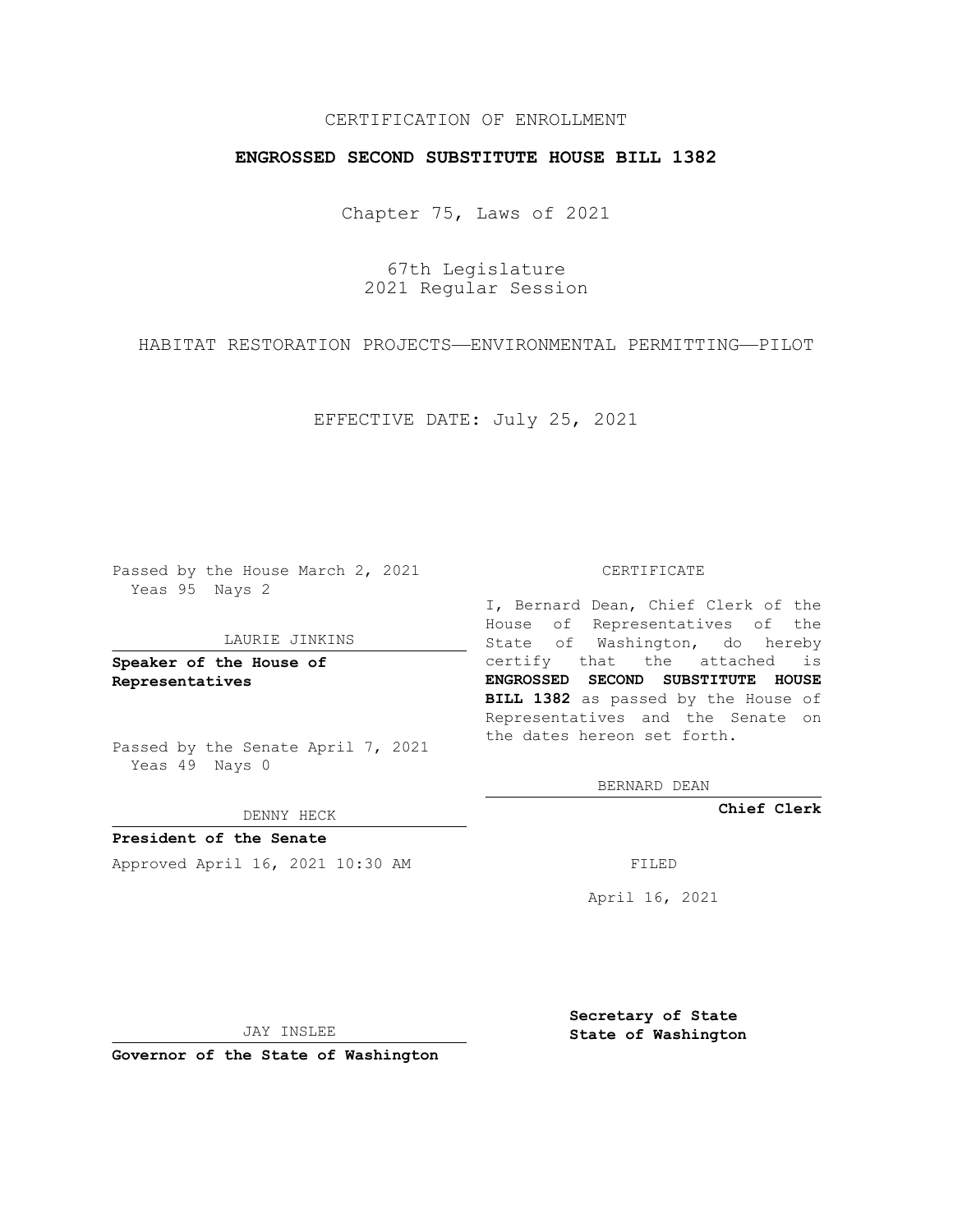## **ENGROSSED SECOND SUBSTITUTE HOUSE BILL 1382**

Passed Legislature - 2021 Regular Session

**State of Washington 67th Legislature 2021 Regular Session**

**By** House Appropriations (originally sponsored by Representatives Tharinger, Dolan, Fitzgibbon, Wylie, Hackney, and Callan)

READ FIRST TIME 02/22/21.

 AN ACT Relating to streamlining the environmental permitting process for salmon recovery projects; adding a new section to chapter 3 77.55 RCW; adding a new section go chapter 43.21C RCW; creating new 4 sections; and providing expiration dates.

BE IT ENACTED BY THE LEGISLATURE OF THE STATE OF WASHINGTON:

 NEW SECTION. **Sec. 1.** The legislature finds that, particularly in times of economic hardship, it is in the interest of the citizens and natural resources of the state to promote and implement habitat restoration projects that have been determined to contribute to the recovery of watersheds throughout the state. The legislature further finds that habitat recovery projects that contribute to the recovery of orca, salmon, steelhead, bull trout, rock fish, and other fish species and habitat they rely on are particularly valuable. It is the legislature's intent that these projects advance to construction as quickly and efficiently as possible, thereby creating jobs and further bolstering the natural resources and natural resource economy of Washington.

 NEW SECTION. **Sec. 2.** A new section is added to chapter 77.55 19 RCW to read as follows:

(1) The habitat recovery pilot program is created.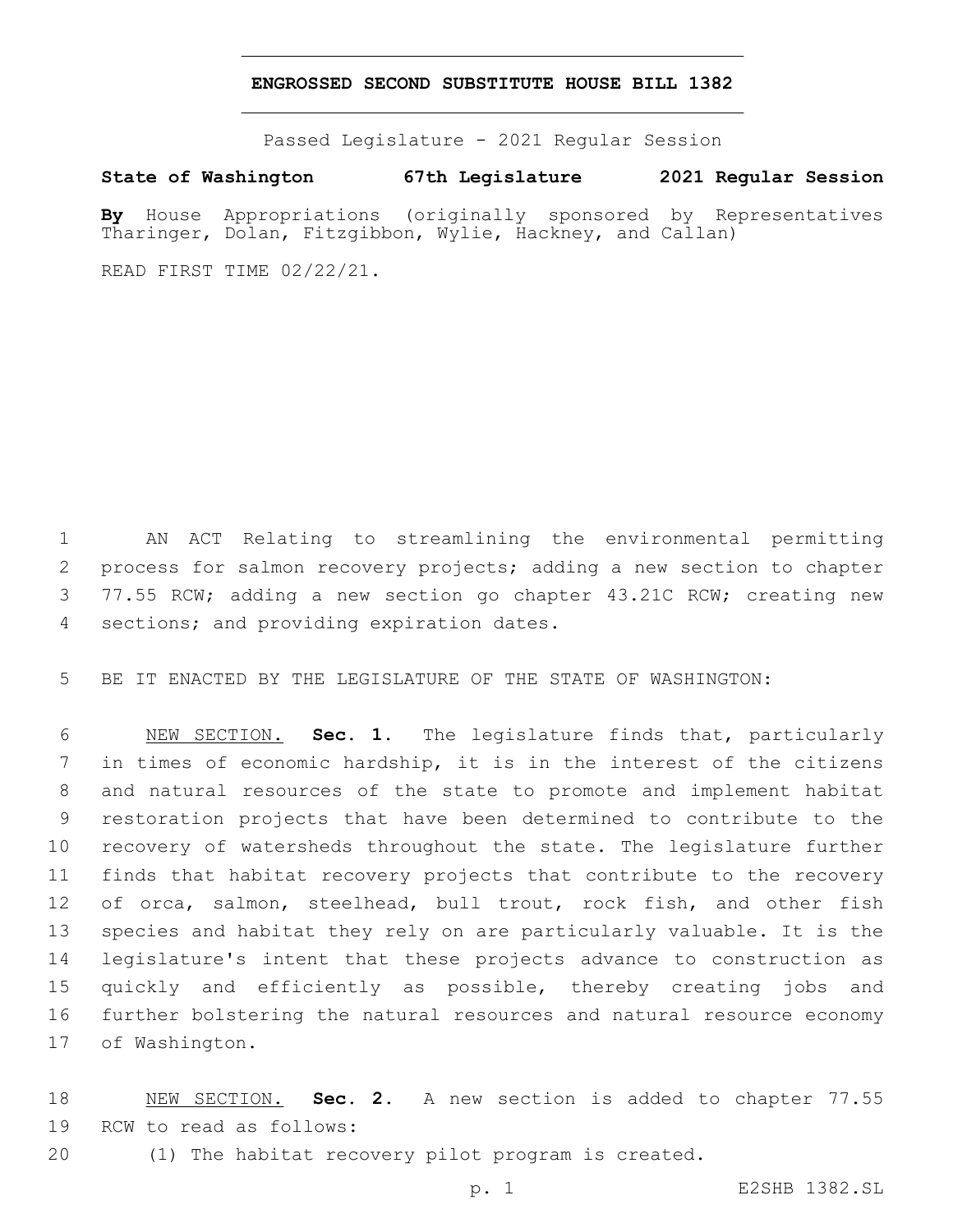(2)(a) In order to be included in this statewide pilot program and qualify for the permit review and approval process created in this section, an environmental restoration project must directly benefit freshwater, estuarine, or marine fish, or the habitat they rely on, and must be included on a list of projects reviewed, approved, or funded by one of the following restoration programs:

(i) The Bonneville power administration restoration program;

(ii) The Brian Abbott fish barrier removal board;

(iii) The estuary and salmon restoration program;

10 (iv) The floodplains by design program;

 (v) The office of Chehalis basin aquatic species restoration 12 program;

(vi) The office of Columbia river habitat recovery projects;

(vii) The Puget Sound acquisition and restoration fund;

(viii) The Puget Sound national estuary program;

16 (ix) The salmon recovery funding board;

(x) The Washington coast restoration and resiliency initiative;

(xi) The Yakima tributary access and habitat program;

 (xii) Fish recovery projects sponsored by a federally recognized 20 tribe; and

 (xiii) Fish acclimation facility projects sponsored or operated 22 by a federally recognized tribe.

 (b) A project application reviewed under this section must document consistency with local, state, and federal flood risk reduction requirements. A project may not be reviewed under the process created in this section if the local government within whose geographical jurisdiction the project will be located determines that the project does not meet applicable flood risk reduction requirements, or otherwise determines that the project raises concerns regarding public health and safety, and the local government provides timely notice of its determination to the department.

 (c)(i) With regard to cultural resources, a project applicant or funding agency must review the project with the department of archaeology and historic preservation and complete any required site surveys before the project applicant files an application under this section. A project applicant must document consistency in the application with applicable cultural resource protection 38 requirements.

 (ii) A project applicant must provide a copy of its application to the department of archaeology and historic preservation, and to

p. 2 E2SHB 1382.SL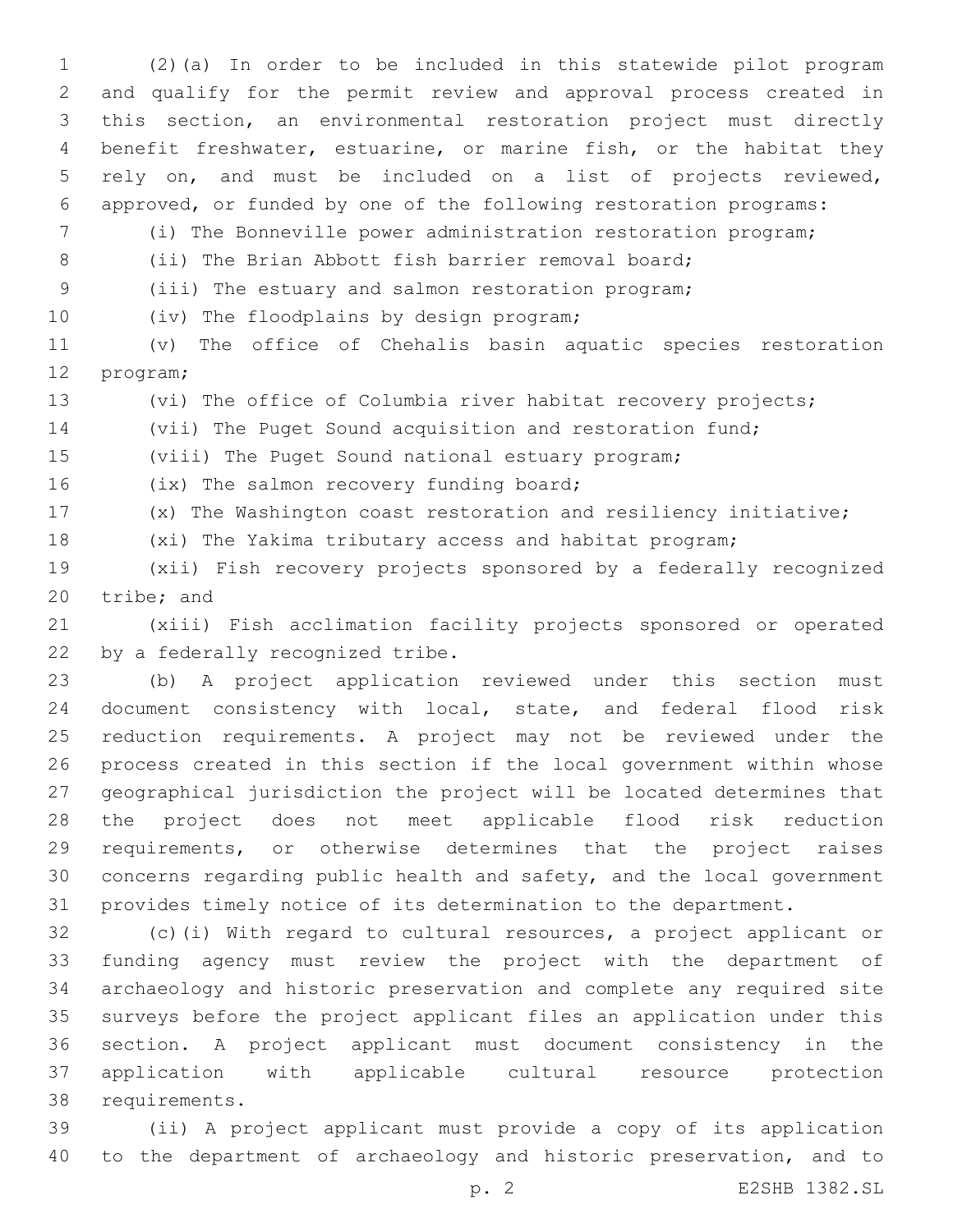affected federally recognized tribes, no fewer than 60 days before 2 the application may be filed with the department.

 (iii) The department may not review a project under the expedited process created in this section if a cultural resource site is identified at the project site or if an affected federally recognized tribe withholds its consent that the project should be expedited according to the process set forth in this section. Such consent may be withheld upon a determination that the project may adversely impact cultural resources. Notice of such a determination must be provided to the department by the affected federally recognized tribe 11 in a timely manner.

 (iv) In the event of an inadvertent discovery of cultural resources or human remains, the project applicant shall immediately notify the department, the department of archaeology and historic preservation, and affected federally recognized tribes. In the event 16 of an inadvertent discovery of cultural resources or human remains, existing requirements applicable to inadvertent discoveries of cultural resources and human remains, including those set forth in 19 chapters 27.53, 27.44, and 68.60 RCW, apply.

 (d) For those projects that require a lease or other land use authorization from the department of natural resources, the project applicant must include in its application for a permit under this section a signed joint aquatic resources permit application, attachment E. The project applicant must provide a copy of a completed application to the department of natural resources no fewer than 30 days before the application may be filed with the department. The department of natural resources must make a final decision on applications for projects under this section within 30 days of the 29 issuance of a permit under this section.

 (3) Fish recovery and fish habitat restoration projects meeting the criteria of subsection (2) of this section are expected to result in beneficial impacts to the aquatic environment. Projects approved for inclusion in this pilot program and that are reviewed and approved according to the provisions of this section are not subject to the requirements of RCW 43.21C.030(2) and are not required to obtain local or state permits or approvals other than the permit issued under this section, except permits minimally necessary as a requirement of participation in a federal program.

 (4)(a) A permit under this chapter is required for projects that meet the criteria of subsection (2) of this section and must be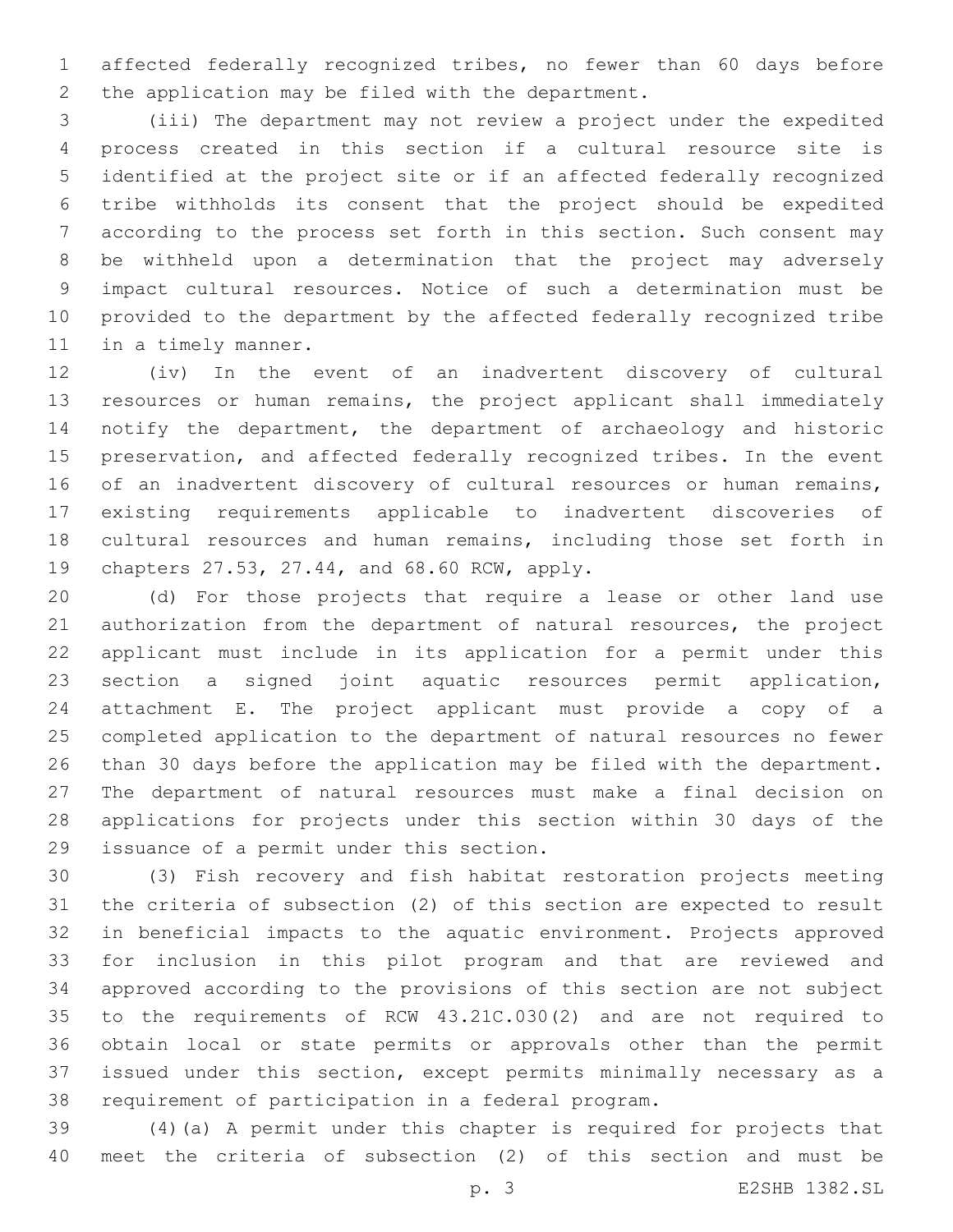reviewed and, if appropriate, approved under this section. An applicant shall use the department's online permitting system to apply for approval under this section and shall at the same time provide a copy of the application to the local government within whose geographical jurisdiction the project will be located, to the members of the multiagency permitting team created in this section, and to potentially affected federally recognized tribes.

 (b) When the department concludes that a complete application has been submitted under this section and copies of the application have been provided as required in this section, the department shall provide notice to the local government within whose geographical jurisdiction the project will be located, to potentially affected 13 federally recognized tribes, and to the members of the multiagency permitting team of receipt of a complete permit application.

 (i) Unless the multiagency permitting team process described in this section is invoked, the department shall evaluate and make a decision on the application not sooner than 25 days, and not later than 45 days, after receipt of a complete permit application.

 (ii) Within 25 days of receiving a copy of the complete project application, the local government within whose geographical 21 jurisdiction the project would be located, any member of the multiagency permitting team, or a potentially affected federally recognized tribe may request that the department place the application on hold and immediately convene a meeting with the requesting entity and the multiagency permitting team to review and 26 evaluate the project.

 (iii) All parties involved in this review process shall work in good faith to expedite permitting and any party with concerns shall provide the basis for its concerns and potential pathways to address those concerns. Any party objecting to expedited permitting shall provide a written basis for its objections to the department or the 32 multiagency permitting team.

 (iv) The multiagency review process may not exceed 45 days from 34 the request for review.

 (c) The multiagency permitting team consists of representatives of the local government in whose geographical jurisdiction the project would be located, the department, the department of ecology, the recreation and conservation office, the governor's salmon recovery office, the department of natural resources, and, when the project in question is located in the Puget Sound basin, the Puget

p. 4 E2SHB 1382.SL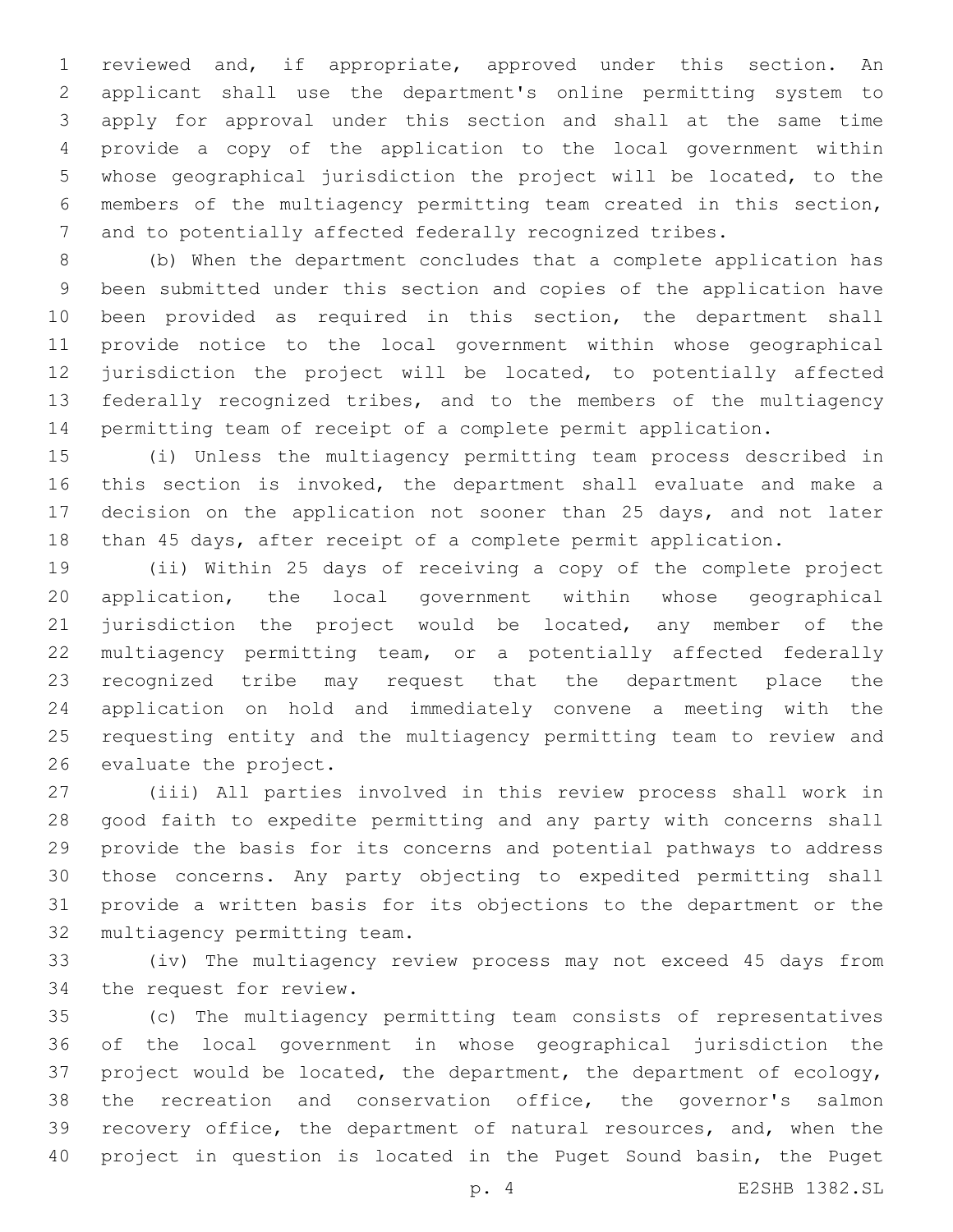Sound partnership. For projects located in the Puget Sound basin, meetings of the multiagency permitting team must be facilitated by the Puget Sound partnership. All other meetings of the multiagency permitting team must be facilitated by the recreation and 5 conservation office.

 (d) The department or, where applicable, the multiagency permitting team, shall exclude any project from the review and approval process created by this section if it concludes that the project may adversely impact human health, public safety, or the environment, or that the project's scope or complexity renders it 11 inappropriate for expedited review.

 (e) If the department or the multiagency permitting team determines that the review and approval process created by this section is not appropriate for the proposed project, the department 15 shall notify the applicant, the appropriate local government, and potentially affected federally recognized tribes of its determination. The applicant may reapply for approval of the project under generally applicable review and approval processes. If the multiagency permitting team determines that the review and approval process created by this section is appropriate for the proposed project, the hold on the application must be lifted and the department shall make a decision within the time that remains of the 23 original 45-day decision deadline.

 (f) Any person aggrieved by the approval, denial, conditioning, or modification of a permit under this section may appeal the 26 decision as provided in RCW 77.55.021(8).

 (g) The department shall, in a timely manner, provide a copy of any application seeking review under this section and shall thereafter coordinate with affected federally recognized tribes as it 30 implements this section.

 (5) No local or state government may require permits or charge fees other than the permit issued under this section, except permits minimally necessary as a requirement of participation in a federal program, for fish recovery pilot projects that meet the criteria of subsection (2) of this section and that are reviewed and approved 36 according to the provisions of this section.

 (6) No civil liability may be imposed by any court on the state or its officers and employees for any adverse impacts resulting from a fish recovery stimulus pilot project permitted by the department